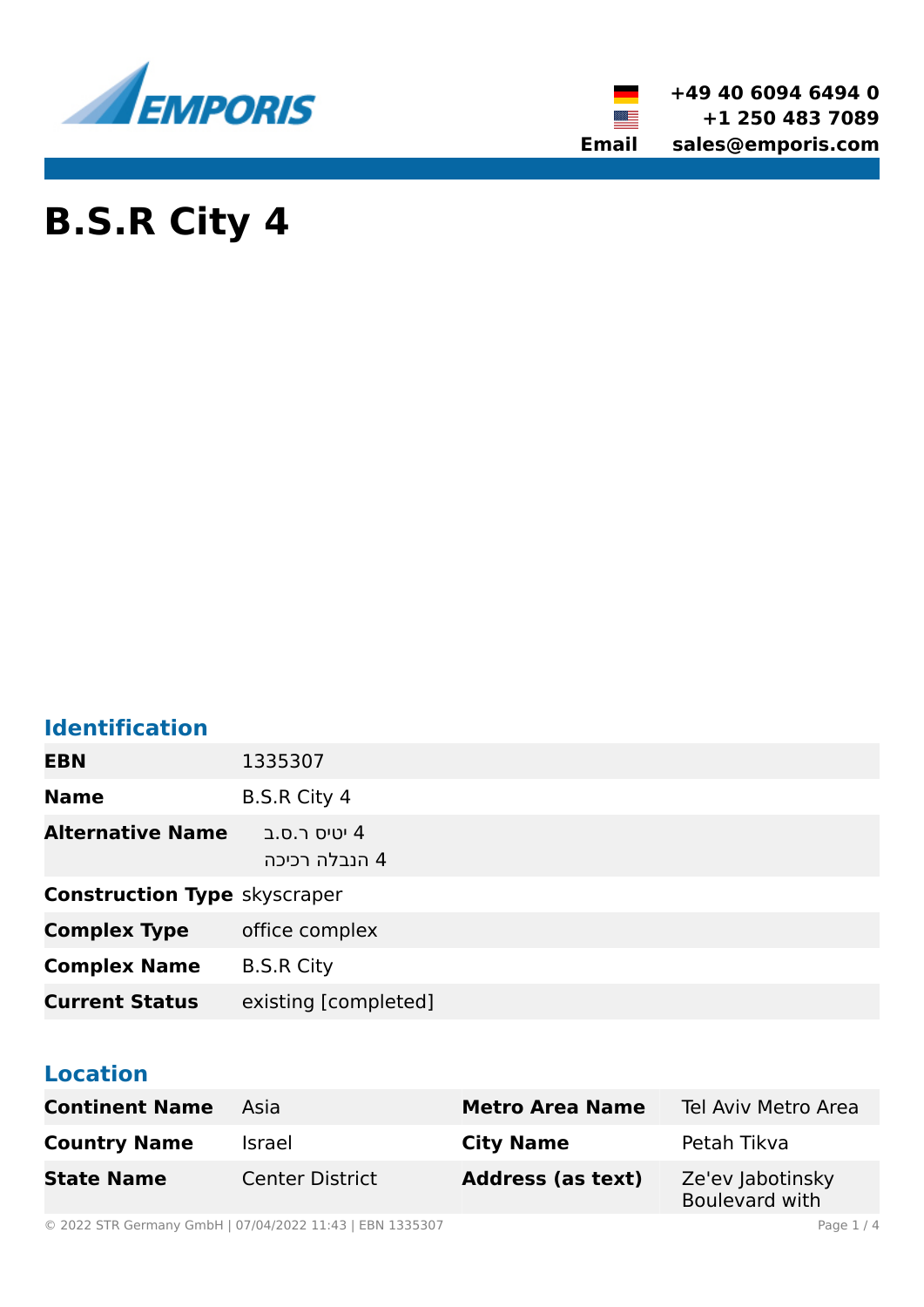

Yitzhak Rabin Boulevard

## **Description**

| <b>Structural</b><br><b>Material</b>     | concrete     | <b>Main Usage</b> | commercial office |
|------------------------------------------|--------------|-------------------|-------------------|
| <b>Facade System</b>                     | curtain wall | <b>Side Usage</b> | shopping center   |
| <b>Architectural style postmodernism</b> |              |                   |                   |

## **Spatial dimensions**

| Height (structural) | 410.1 ft <b>Floors (underground)</b> |    |
|---------------------|--------------------------------------|----|
| Height (tip)        | 410.1 ft <b>Floors (overground)</b>  | 32 |

#### **Years and costs**

| <b>Year (construction)</b> | 2017 Year (construction | 2021 |
|----------------------------|-------------------------|------|
| start)                     | end)                    |      |

## **Involved companies**

| <b>Yashar Architects</b> |     |                         |  |
|--------------------------|-----|-------------------------|--|
| 3 Tchernihovski Street   |     | Phone 972 3 6203220     |  |
| 63291 Tel Aviv - Yaffo   | Fax | 972 3 6209633           |  |
| <b>Israel</b>            |     | Email mail@a-yashar.com |  |

## **Additional company data available for this building**

| <b>Acoustics Consultant</b>   | Buy full PDF        | <b>Facade Supplier</b>                       | <b>Buy full PDF</b> |
|-------------------------------|---------------------|----------------------------------------------|---------------------|
| <b>Construction Company</b>   | <b>Buy full PDF</b> | <b>Fire Protection</b><br><b>Engineering</b> | <b>Buy full PDF</b> |
| <b>Cooling Installation</b>   | <b>Buy full PDF</b> | <b>Foundation</b><br><b>Engineering</b>      | <b>Buy full PDF</b> |
| <b>Developer</b>              | <b>Buy full PDF</b> | <b>Landscape Architect</b>                   | <b>Buy full PDF</b> |
| <b>Electrical Engineering</b> | <b>Buy full PDF</b> | <b>Project Management</b>                    | <b>Buy full PDF</b> |

## **Need additional information? Contact us now!**

| +49 40 6094 6494 0<br><b>Phone</b><br>1 +1 250 483 7089<br><b>Phone</b><br>Email<br>sales@emporis.com | Hamburg<br><b>New York</b><br>Tokyo | 09:00 am - 07:00 pm<br>$03:00$ am - $01:00$ pm<br>$[04:00 \text{ pm} - 02:00 \text{ am}]$ |
|-------------------------------------------------------------------------------------------------------|-------------------------------------|-------------------------------------------------------------------------------------------|
|-------------------------------------------------------------------------------------------------------|-------------------------------------|-------------------------------------------------------------------------------------------|

© 2022 STR Germany GmbH | 07/04/2022 11:43 | EBN 1335307 Page 2 / 4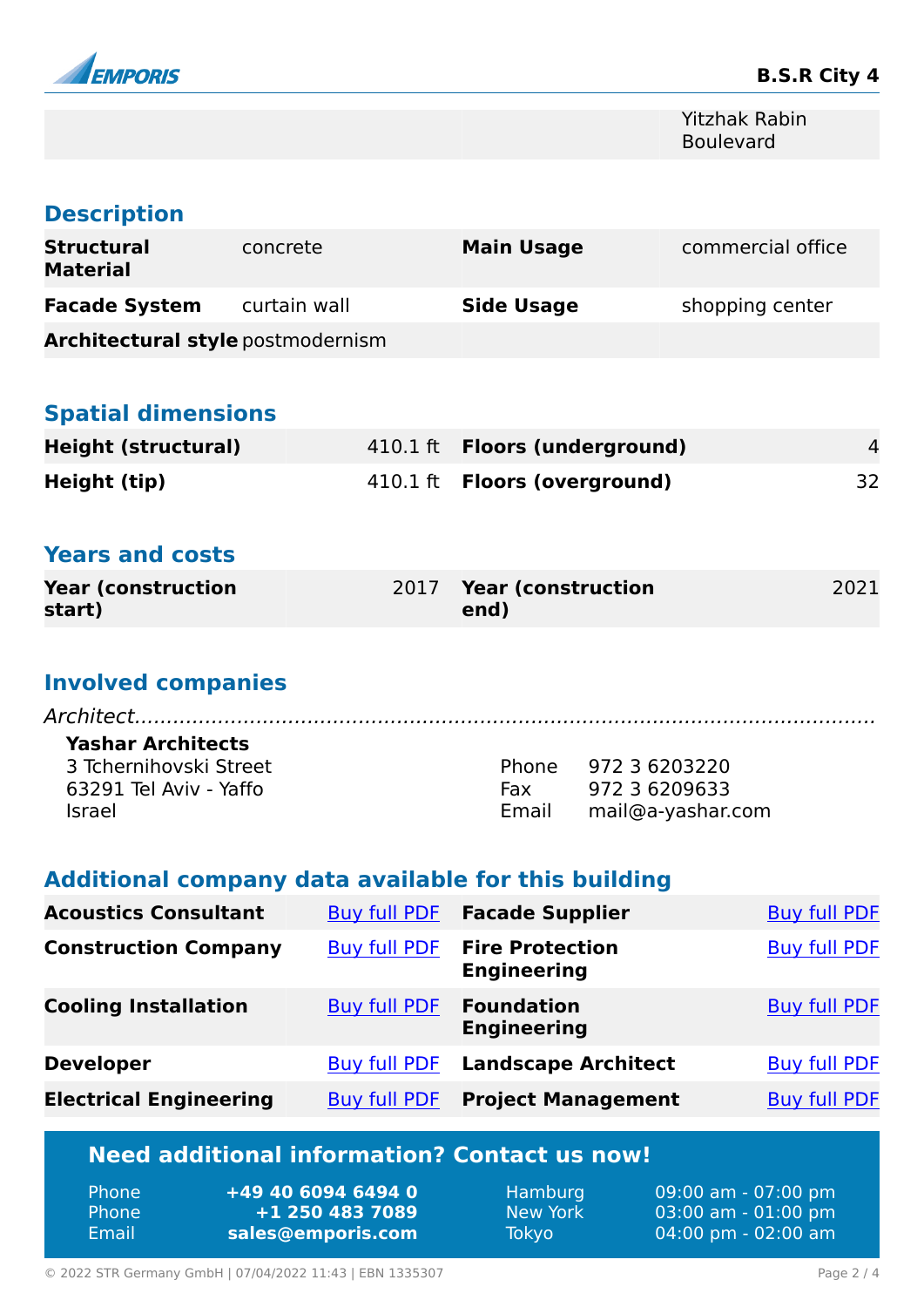

## **Need additional information? Contact us now!**

Phone **+49 40 6094 6494 0** Phone **+1 250 483 7089** Email **<sales@emporis.com>**

Hamburg 09:00 am - 07:00 pm New York 03:00 am - 01:00 pm<br>Tokyo 04:00 pm - 02:00 am 04:00 pm - 02:00 am